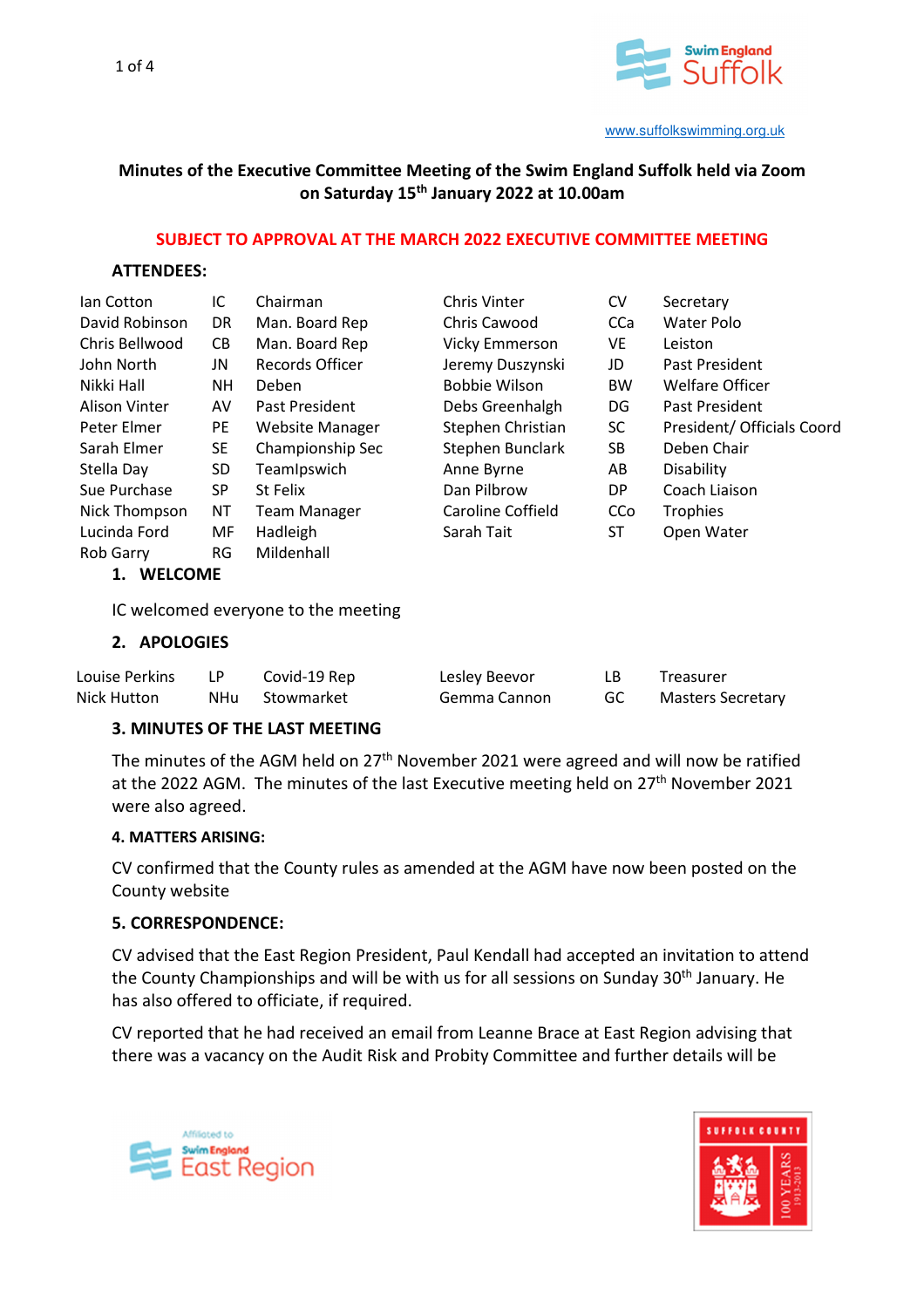



circulated. Anyone who is interested should contact the East Region Chairman, Joan Wheeler.

# **6. FINANCIAL UPDATE**

IC reported on behalf of LB that the current balances are:

Ordinary Account £8,018.85

Deposit Account £25,829.46

A number of Clubs have outstanding entry payments for the Development Meet and Long Distance event. These are being chased

## **7. COUNTY CHAMPIONSHIPS**

SE informed the meeting that entry confirmations have been sent out to all clubs. Currently waiting for Norfolk to confirm the withdrawal arrangements for the long distance; this will be circulated as soon as it's available.

Arrangements are in place for merchandising and it is planned that there will be an opportunity to purchase prior to the event and collect on the day.

A meeting is planned with the streaming provider next Thursday to finalise arrangements. Further information on access to the streaming will be circulated once details have been confirmed

CCo confirmed that following an audit of medals in stock additional medals have been purchased and its hoped that these will be delivered prior to the championships. It was agreed that alternative medals would be purchased if delivery is delayed. ST advised that she has some medals that could be made available. Medals this year will be the old style with new medals being purchased for 2023.

It was confirmed that there will be no spectators at the UEA for the long distance events.

# **8. MANAGEMENT BOARD MEETING OUTCOMES**

IC advised that following consultation with coaches the MB had agreed that the County League dates would be 23 April, 21 May and 25 June, the development meet would take place on 15/16 October.

Following an offer from Newmarket to host the County Masters on 24 April this was recommended and agreed for 2022. DP advised that West Suffolk were looking to continue the Valentines Meet and dates were being considered before the end of March. This proposal was supported by IC.

IC advised that it was hoped that the County Volunteer awards would be presented on the 30 January to coincide with the visit of Paul Kendall.



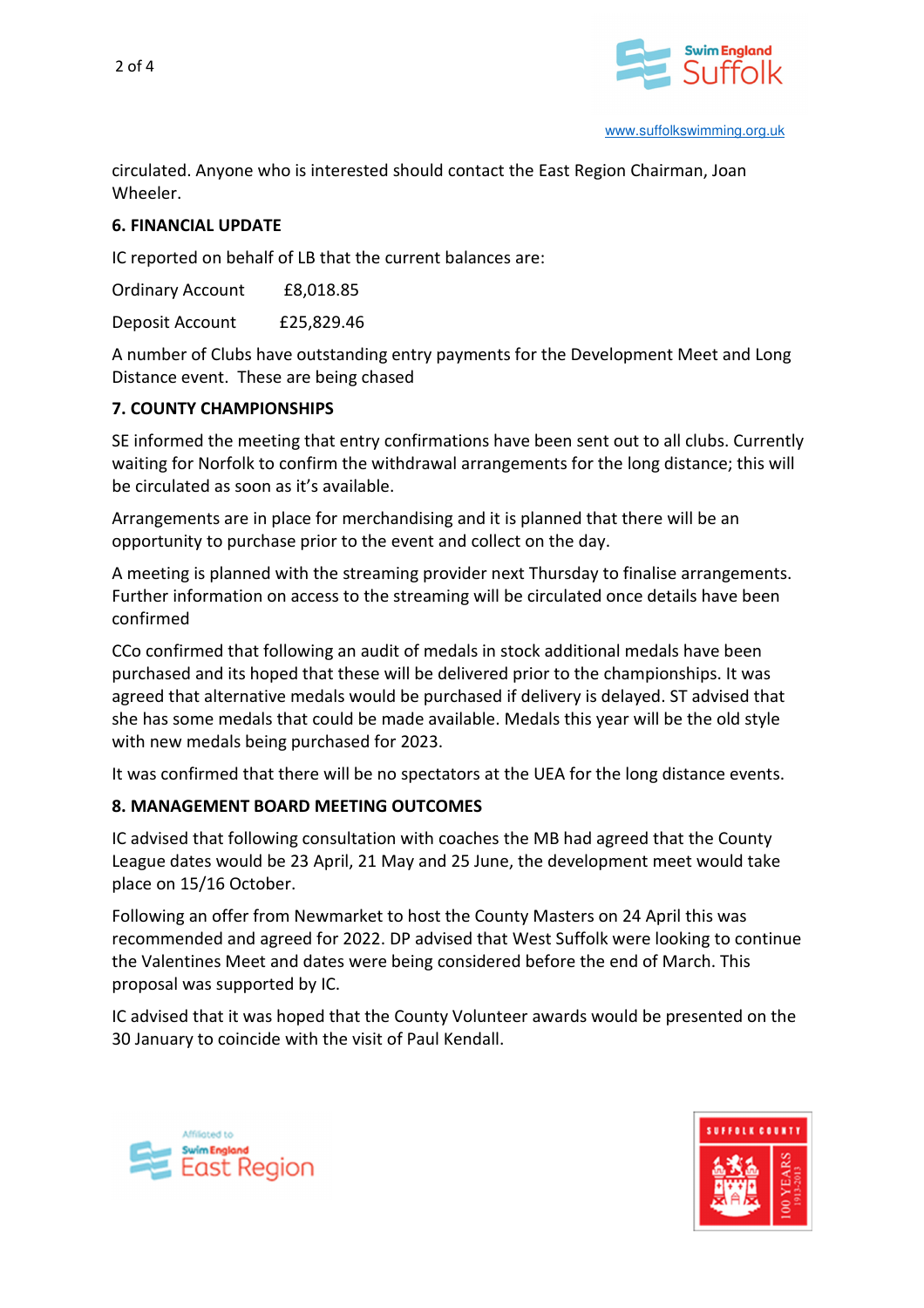

It was proposed and agreed that Jordon Catchpole should be made a Honorary Life Vice President in recognition of his performances at the Paralympics and recent award of an MBE.

IC advised that consideration was being given to the purchase of Swim Meet software to manage officials and volunteers at competitions. This is being used by Norfolk for the long distance events and will be evaluated over next weekend. The cost for a County annual fee is currently £300 and this gives access to the software for all affiliated Clubs within county. CB informed the meeting that Newmarket uses the software very successfully and currently have their own licence. Clubs will be consulted after next weekend.

CV advised that the outcomes of the East Region County Forum had been discussed. A document showing the benefits of Swim Mark had been received and this will be circulated and posted on the website. The Swim England Policy on Trans Competitors and an Inclusion report had been provided by the Region but it was proposed and agreed that these would not be circulated to avoid misinterpretation. Any Club that comes across such an issue should avoid making unilateral decisions and alternatively should ask for specific advice from the County, East Region and SE.

## **9. MATTERS RAISED BY COUNTY OFFICERS**

SC reminded Clubs to encourage their officials to respond with offers of help. ST reported that a Regional Leadership Group meeting took place in October and the Open Water competition will take place on 10 July. Alternative development proposals for both competitors and officials were being planned by SE. The Great East Swim has been cancelled and will no longer be taking place at Alton Water. No suitable alternative venue has been found.

DP reported that the next Regional Coaches forum will be taking place on 21 January and he will share the outcomes.

CCa reported that a SEER trial for U18 teams will be taking place at the Royal Hospital School on 13 February, 1500hrs to 1800hrs.

JN reported that there had been a few record request since the last meeting and full report of all recorded will be prepared after the County Championships.

## **10. AOB:**

DR mentioned that when registering for a poolside pass, it states that pouches would be provided. IC confirmed that pouches and lanyards are available.

DG reported that she attended a County Camps meeting. It is being proposed by SE that camps will commence from September 2022. Details to be discussed with Dave Harrison and other coaches during the Counties.

DG also confirmed that Sudbury Storms had officially closed with most swimmers having moved to Hadleigh. Sudbury would like to offer something to the County as a way of